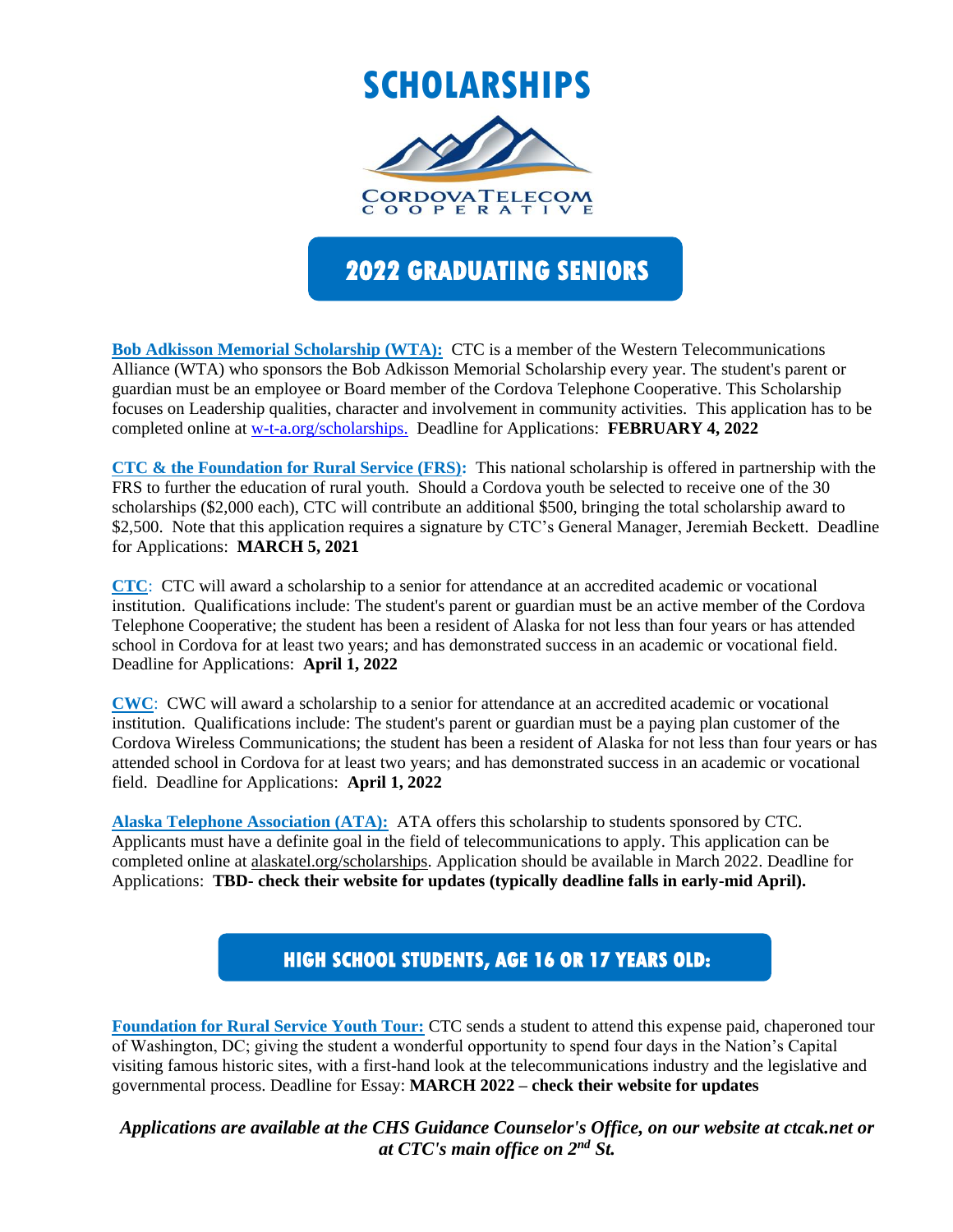

# **2022 SCHOLARSHIP APPLICATION**

- **1. NAME:**
- **2. DATE OF BIRTH:**
- **3. ADDRESS:**
- **4. TELEPHONE #:**
- **5. YEARS ATTENDED SCHOOL IN ALASKA:**
- **6. NAMES OF PARENTS (***GUARDIANS***):**
- **7. SCHOOL, COLLEGE OR UNIVERSITY YOU PLAN TO ATTEND:**
- **8. HAVE YOU APPLIED TO THIS SCHOOL?**
- **9. HAVE YOU BEEN ACCEPTED?**
- **10. PLANNED AREA OF STUDY: (***WHAT WILL THIS SCHOLARSHIP BE USED FOR?***) EXPLAIN FULLY:**
- **11. FUTURE EDUCATIONAL GOALS:**
- **12. HIGH SCHOOL ACTIVITIES**:
- **13. OFFICES HELD/POSITIONS OF RESPONSIBILITIES IN HIGH SCHOOL ACTIVITIES:**
- **14. COMMUNITIY ACTIVITIES:**
- **15. HONORS AND AWARDS:**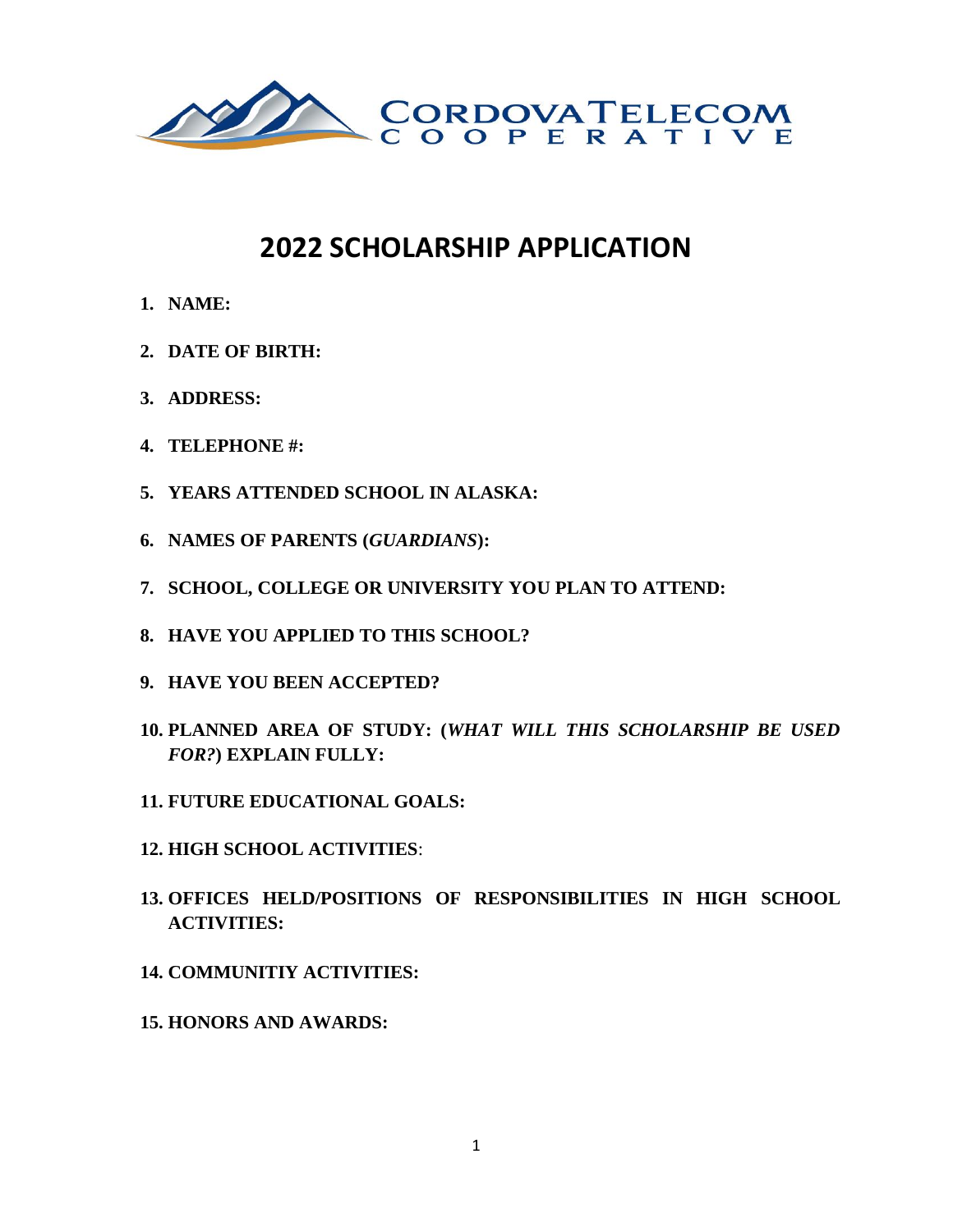

- **16. OUT OF SCHOOL EMPLOYMENT (***SUMMER AND AFTER SCHOOL HOURS-PLEASE INCLUDE THE NAME OF YOUR EMPLOYER, THE TYPE OF WORK YOU PERFORMED AND THE DATES OF EMPLOYMENT***):**
- **17. ARE YOU WILLING TO BE INTERVIEWED BY THE SCHOLARSHIP COMMITTEE:**
- **18. LIST ANY INFORMATION THAT MIGHT BE HELPFUL FOR THE COMMITTEE AS THEY REVIEW YOUR APPLICATION (THIS IS YOUR CHANCE TO SHINE AND TELL US ANYTHING WE DIDN'T ASK ABOUT):**
- **19. ARE YOUR PARENTS/ GUARDIANS PAYING PLAN MEMBERS OF CTC, CWC, OR BOTH?**

**SIGNED: \_\_\_\_\_\_\_\_\_\_\_\_\_\_\_\_\_\_\_\_\_\_**

**DATE: \_\_\_\_\_\_\_\_\_\_\_\_\_\_\_\_\_\_\_\_\_\_\_\_**

# **APPLICATION MUST BE RECEIVED AT CORDOVA TELECOM COOPERATIVE BUSINESS OFFICE 611 SECOND STREET BY April 1, 2022 at 5 PM**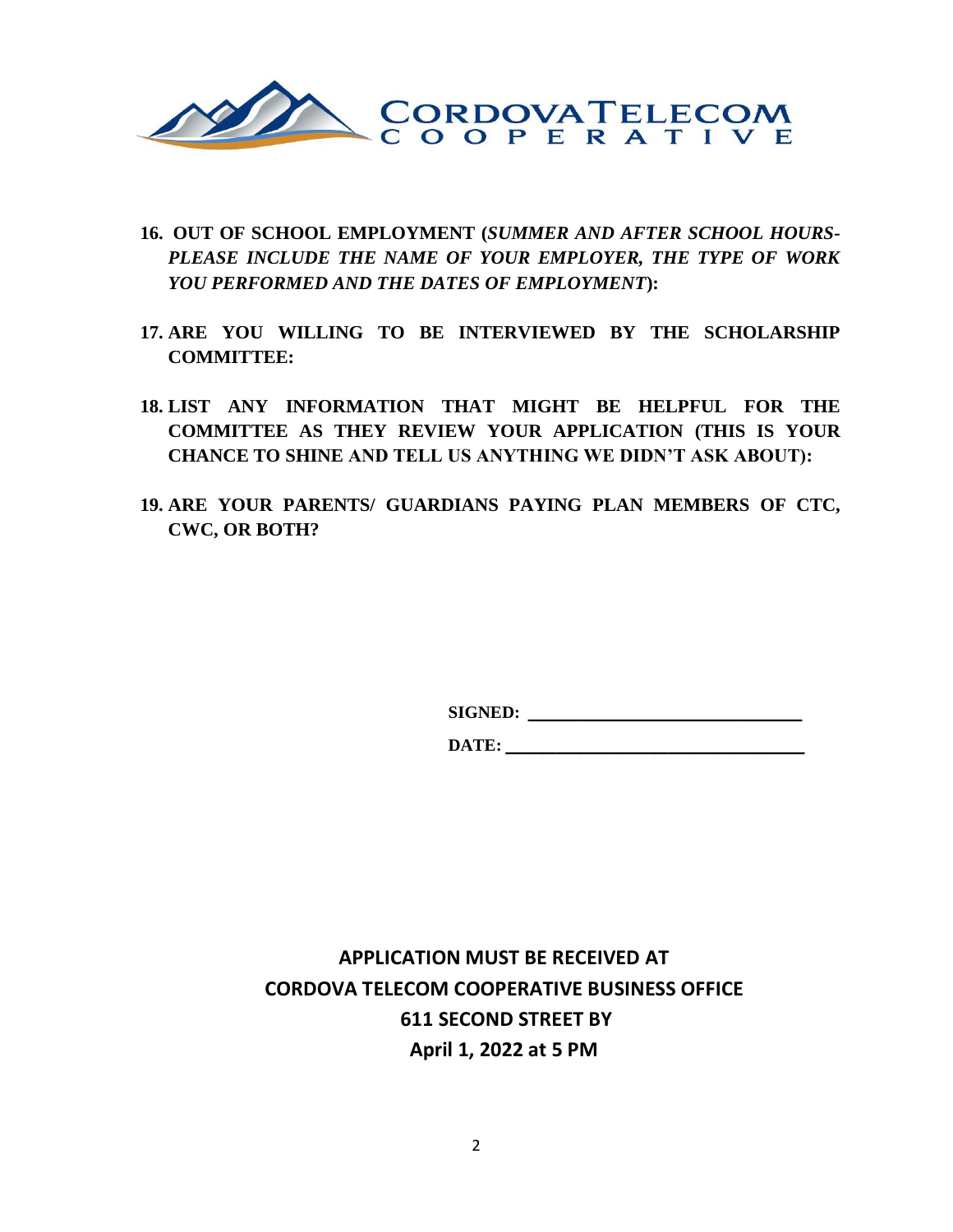

# **ESSAY PROMPT**

What personal qualities make you worthy of a scholarship from Cordova Telecom Cooperative?

- 300-500 words
- Typed

**APPLICATION MUST BE RECEIVED AT CORDOVA TELECOM COOPERATIVE BUSINESS OFFICE 611 SECOND STREET BY April 1, 2022 at 5 PM**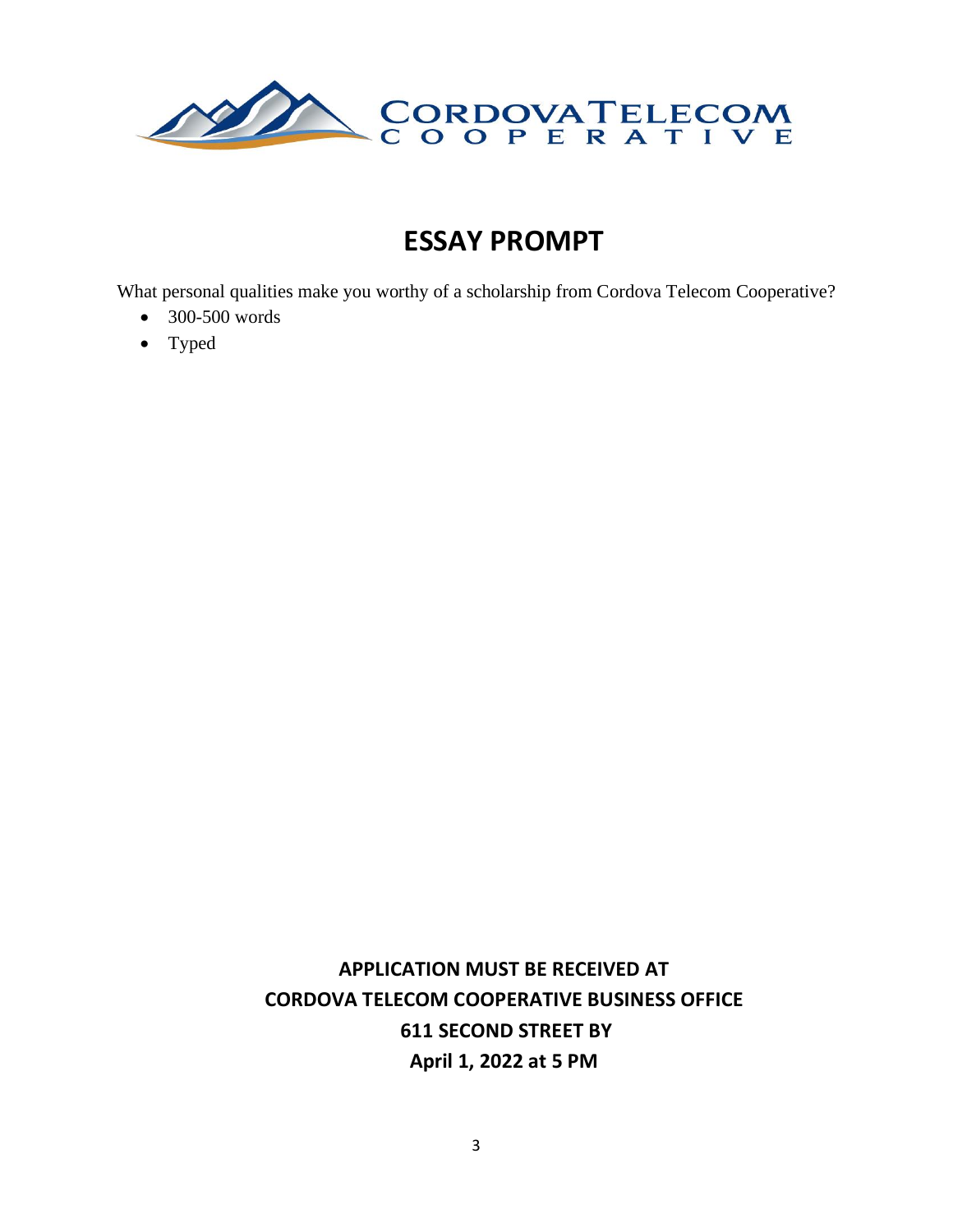

# **SCHOLARSHIP AWARD CRITERIA**

Cordova Telecom Cooperative scholarship is to be awarded for attendance at an accredited academic or vocational institution.

Qualification for all scholarship recipients are as follows:

- Has been a resident of Alaska for four years
- Has been enrolled in Cordova as a full-time student for their Junior and Senior year.
- Is of good character
- Plans to attend an accredited post-secondary school or a vocational training program
- Parent/guardian must be a member/user of the Cordova Telecom Cooperative/Cordova Wireless Communications
- Official transcript is required
- Essay and Application must be typed
- Essay must be 300-500 words.
- Application must be filled out entirely, a resume does not replace answering each application section
- Scholarship amount is split between the first two semesters. To remain eligible after the first semester, the recipient must be a full-time student and maintain a grade point average of 3.0 or better

### **CTC APPLICATION MUST BE SUBMITTED:**

ATTN: Christi Banks CORDOVA TELECOM COOPERATIVE BUSINESS OFFICE AT 611 SECOND STREET BY **5:00 PM, April 1, 2022**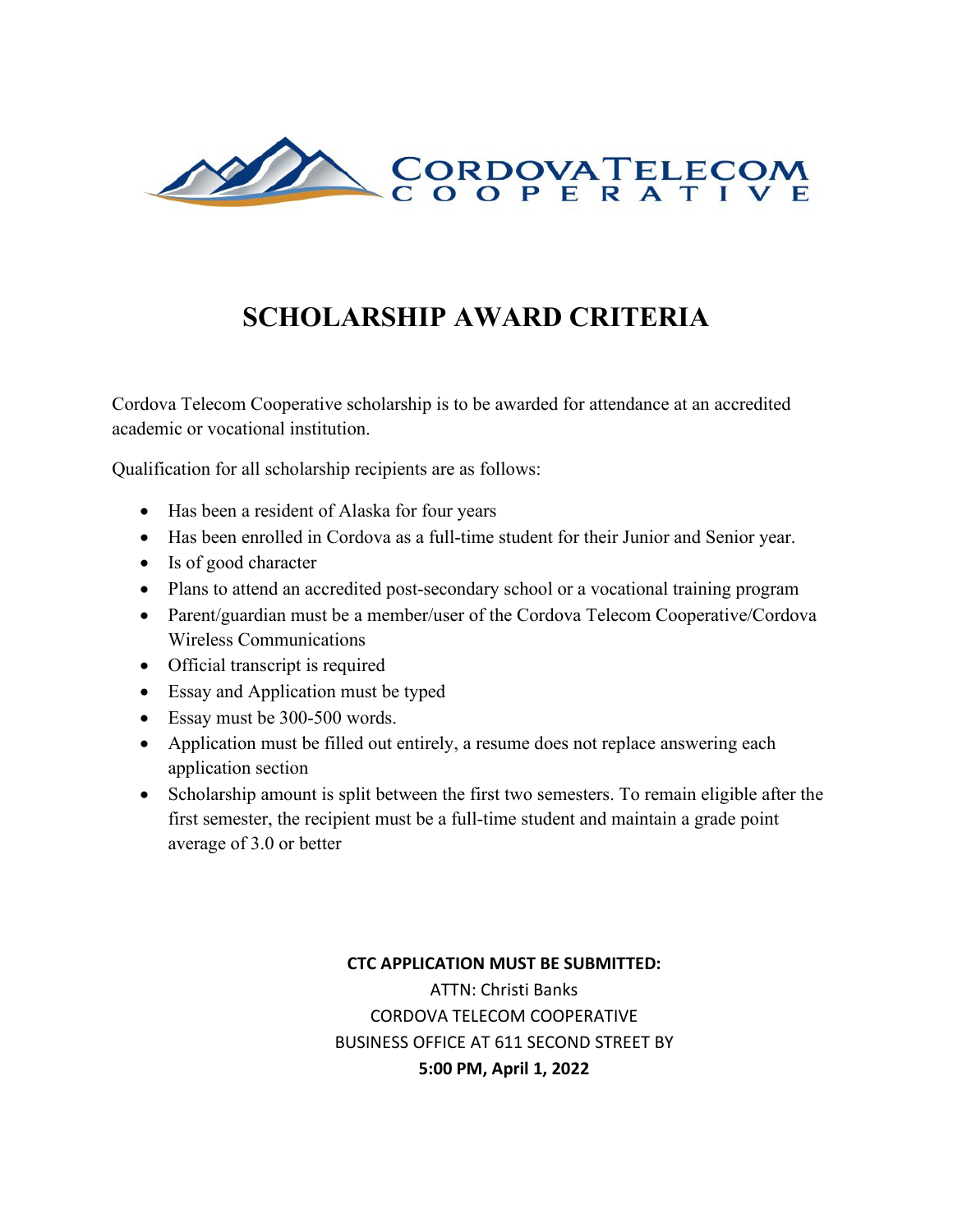

#### *Scholarship Application Scoring Rubric*

# 1. Application Presentation **Section Score**

### **4-5 pts**

- Application is carefully completed and well presented.
- Instructions were followed.
- Application was typed, proofed, and free of errors.
- Application is signed.

### **2-3 pts**

- Application is complete.
- Instructions were followed.
- Application was typed, but there should have been greater attention to proofing and clarity.
- Application is signed.

#### **1 pt**

- Application is incomplete.
- Instructions were followed, but information was poorly organized.
- Application was typed, but it doesn't appear to have been proofed.
- Application is signed.

#### **0 pts**

- Application is incomplete.
- Not all instructions were followed.
- Application was not typed and contains multiple errors in grammar or spelling.
- Application was not signed.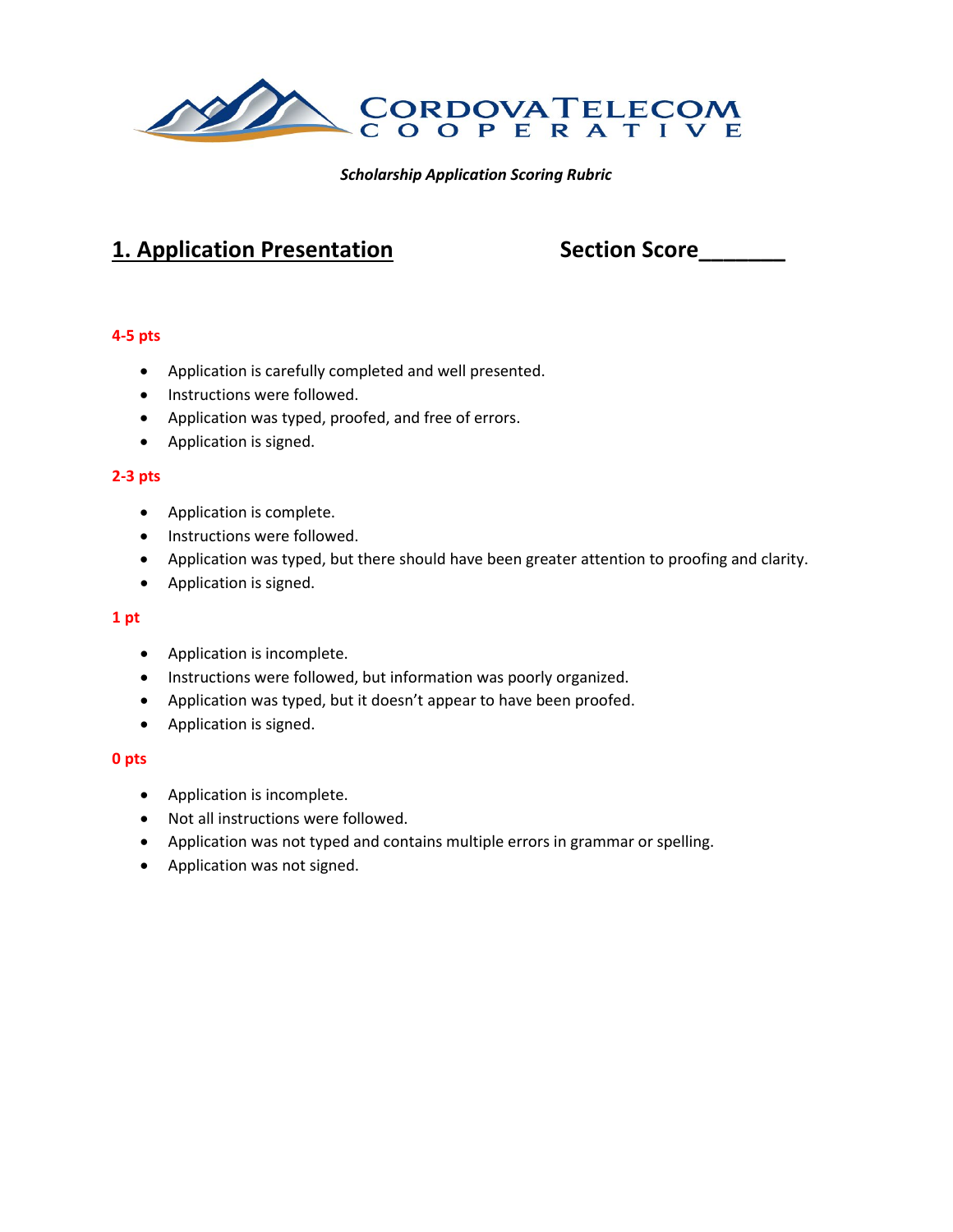

## **2. Essay Section Score**

### **4-5 pts**

- The piece addressed/answered the essay prompt and met the word count requirements.
- The piece was well organized written in a compelling style and voice.
- Virtually no spelling, punctuation, or grammatical errors.
- Essay provides insight into the applicant's character, strengths, and educational goals.

### **2-3 pts**

- The piece addressed/answered the essay prompt and met the word count requirements.
- The piece was somewhat organized and written in a compelling style and voice.
- Few spelling and punctuation errors, minor grammatical errors.
- Essay provides insight into the applicant's character, strengths, and educational goals.

#### **1 pt**

- The piece did a little to address/answer the essay prompt and word count was minimally off.
- The piece lacked organization.
- A number of spelling or grammatical errors.
- Essay provides some insight into the applicant's character, strengths, and educational goals.

#### **0 pts**

- The piece was off-topic or did not address the essay prompt and word count was not met.
- The piece lacked organization.
- So many grammatical, punctuation, and spelling errors that it interferes with the meaning.
- Essay little to no insight into the applicant's character, strengths, and educational goals.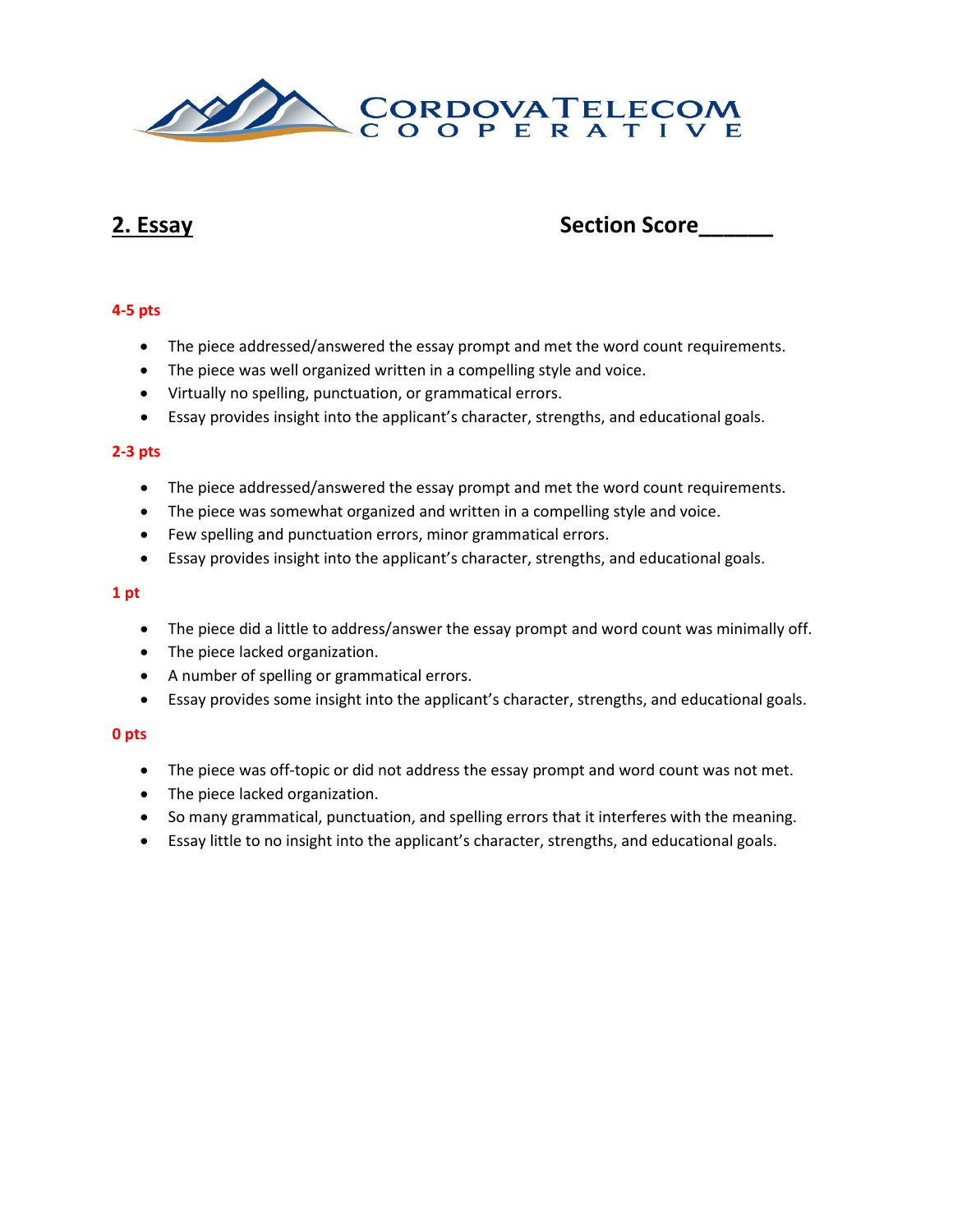

# **3. Letters of Recommendation Section Score**

#### **4-5 pts**

• Three letters of recommendation are included. Includes a letter from each of the following: A teacher (or former teacher), an employer or someone the student has done work for, and a person of the applicant's choice (preferably someone in a profession or field that the applicant desires to work in one day).

#### **2-3 pts**

• Two letters of recommendation are included. Includes a letter from two of the following: A teacher (or former teacher), an employer or someone the student has done work for, and a person of the applicant's choice (preferably someone in a profession or field that the applicant desires to work in one day).

### **1 pt**

• At least one letter of recommendation included. Includes a letter from at least one of the following: A teacher (or former teacher), an employer or someone the student has done work for, and a person of the applicant's choice (preferably someone in a profession or field that the applicant desires to work in one day).

#### **0 pts**

• Does not include letters of recommendation.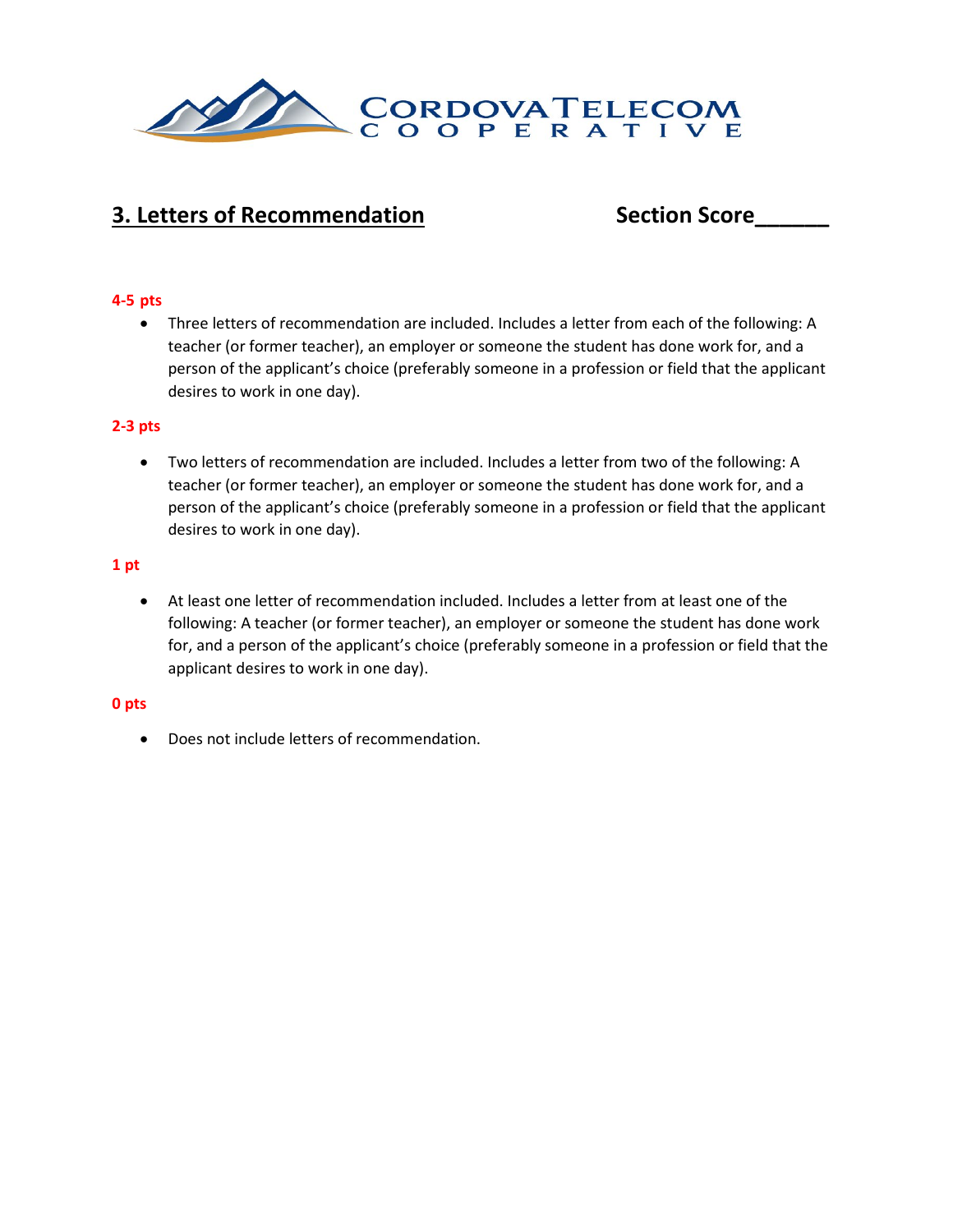

# **4. Academic Engagement Section Score**

### **4-5 pts**

- 3.5 or higher GPA (4.0 is automatic 5 points)
- Academic experiences that far exceed basic graduation requirements.
- Participation in multiple academic related activities/ clubs/ organizations.
- Adequately describes involvement.
- Transcript included.

#### **2-3 pts**

- 3.0 or higher GPA.
- Academic experiences that moderately exceed basic graduation requirements.
- Limited participation in academic related activities/ clubs/ organizations.
- Does not adequately describe involvement.
- Transcript included.

#### **1 pt**

- 2.5 or higher GPA
- Meets basic graduation requirements.
- No participation in academic related activities/ clubs/ organizations.
- Transcript included.

#### **0 pts**

- Under 2.5 GPA
- Did not include transcript.